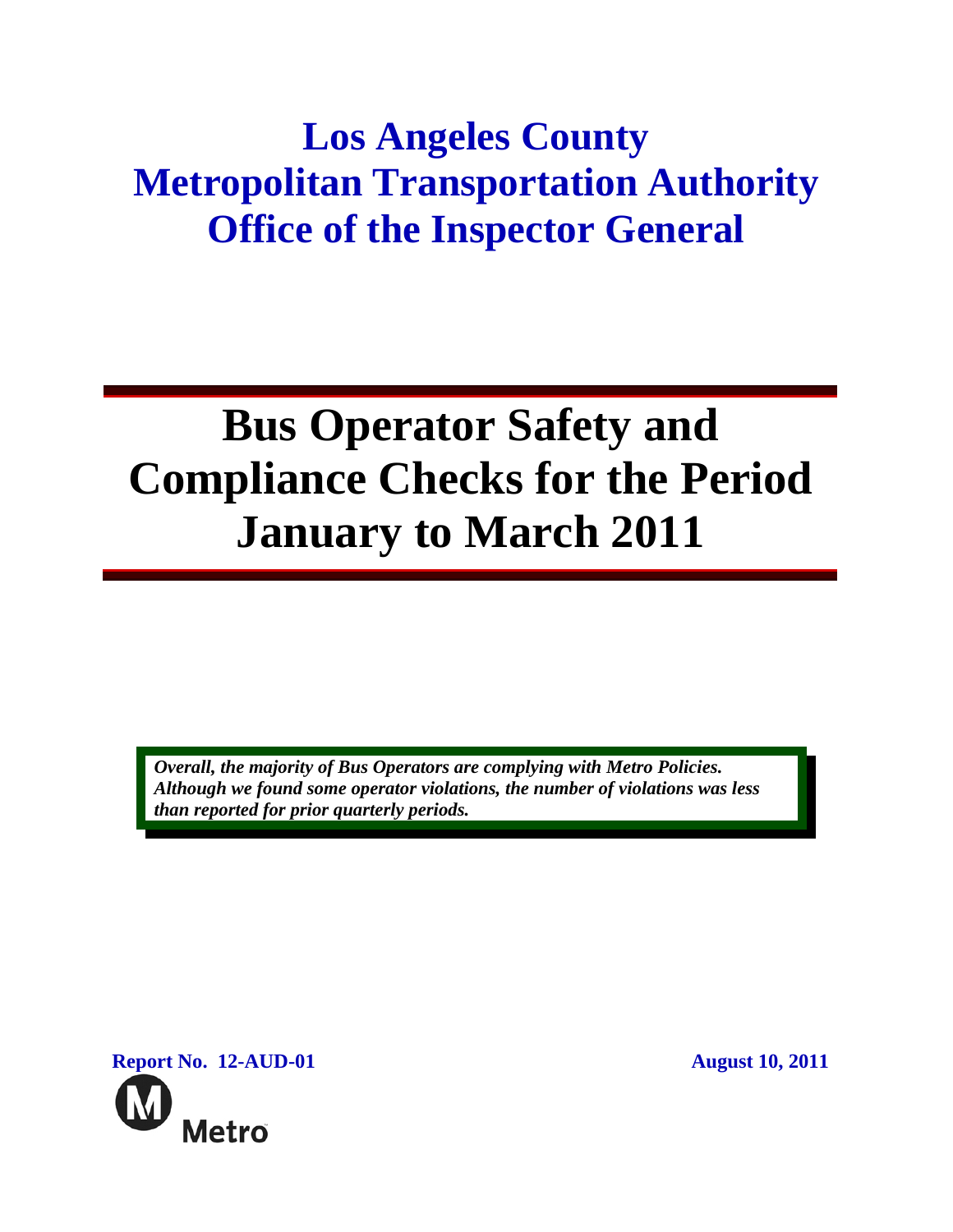

Los Angeles, CA 90017

- **DATE:** August 10, 2011
- **TO:** Chief Executive Officer Board of Directors

**FROM:** Jack Shigetomi Deputy Inspector General for Audits

**SUBJECT: Final Report: Bus Operator Safety and Compliance Checks for the Period January to March 2011(Report No. 12-AUD-01)**

The subject report is enclosed for your review.

The Office of the Inspector General implemented an undercover "ride along" program to monitor bus operations. This program is intended to supplement any action that Metro might undertake to monitor and confirm bus operator compliance with safety and customer service policies, such as the prohibition on use of cell phones while driving, calling out stops if the automated system is not in use, and various Americans with Disability Act (ADA) compliance matters.

Overall, we found that most operators performed their duties in accordance with Metro policies and rules. We found rule violations in 3 of the 112 observations made and observers issued 1 written notification of a violation.

The report does not contain any recommendations; therefore, a management response to the report is not required.

If you have any questions, please contact me at (213) 244-7305.

Enclosure: Audit Report

cc: Karen Gorman Paul Taylor Patricia Soto Lonnie Mitchell John Roberts Roman Alarcon Chipper Hazen Ruthe Holden Ann Flores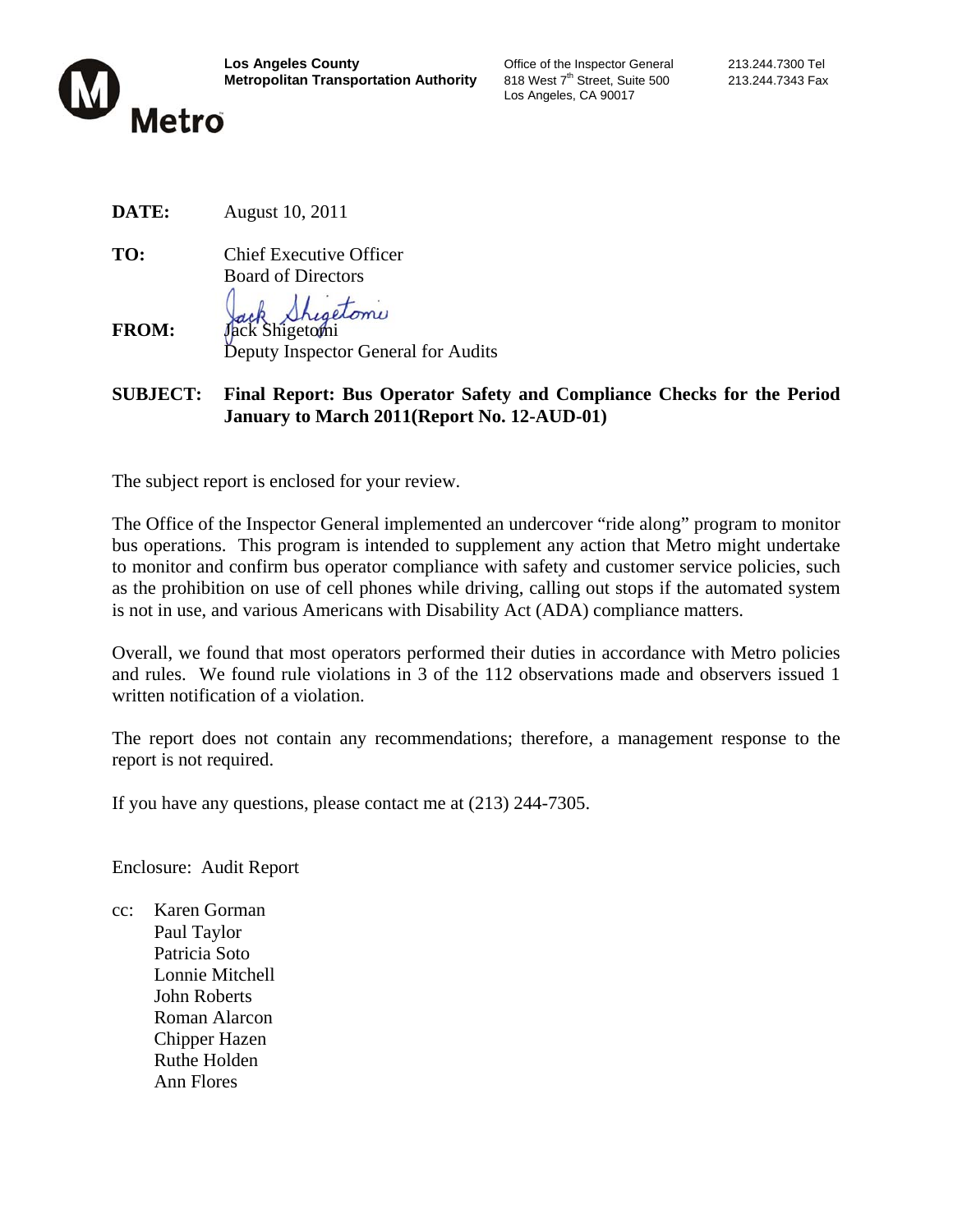## TABLE OF CONTENTS

|                    | Page             |
|--------------------|------------------|
|                    | 1                |
|                    | 1                |
|                    | $\mathbf{2}$     |
|                    | 2                |
| 1.                 | 3                |
| 2.                 | 3                |
|                    | 3                |
|                    | $\boldsymbol{4}$ |
| <b>ATTACHMENTS</b> |                  |
| A.                 | 5                |
| <b>B.</b>          | 6                |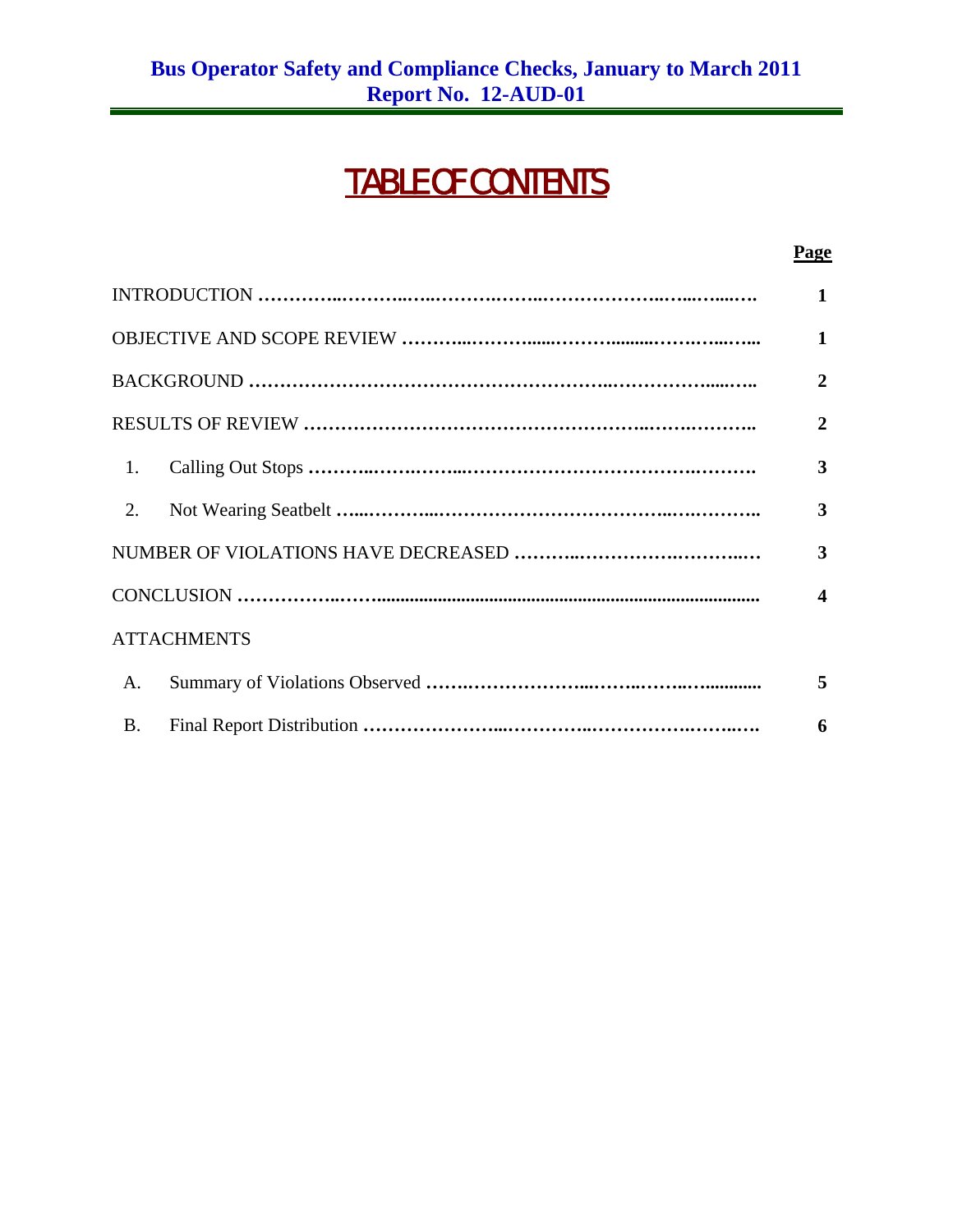## **INTRODUCTION**

The Office of the Inspector General (OIG) has implemented an undercover "ride along" program to monitor bus operations, as part of our mandate to uncover fraud, waste, and abuse, as well as, to assist Metro in improving the efficiency and effectiveness of operations. This program is intended to supplement any action that Metro might undertake to monitor and confirm bus operator compliance with safety and customer service policies, such as the prohibition on use of cell phones while driving, calling out stops if the automated system is not in use, and various American with Disability Act (ADA) compliance matters. The OIG Audit and Investigation Units jointly performed this review. This report summarizes our observations of bus operations during the period January to March 2011.

This was the third quarterly reporting period that OIG observers issued written notifications<sup>1</sup> to bus operators who committed significant violations. These violations include the use of cell phones, not wearing a seat belt, and not following ADA policies. The immediate notification of the violations observed provides information to operators and management in a timely manner which is in accordance with union policy and gives management the ability to take further action, if deemed necessary.

We have issued five previous quarterly reports on bus operator evaluations. One of these reports covered contract bus operations. Each quarterly report had a different focus for selecting the operators to be observed, such as Metro bus lines with the greatest number of complaints, bus operators who had received the most complaints, and bus lines that received the most ADA complaints.

## **OBJECTIVE AND SCOPE OF REVIEW**

The objective of our review was to determine whether bus operators were complying with safety and customer service policies as well as various ADA compliance laws and regulations.

For this quarter, we focused on lines that received the most bus operator performance complaints. We obtained a report<sup>2</sup> showing the most number of bus operator performance complaints by bus line for the period of January to November 2010. From this report, we selected 10 bus lines with the highest number of complaints for observation. During this period, we completed a total of 112 observations of bus operators performance. During the observations, we used a checklist to evaluate operator performance.

 $\overline{a}$ <sup>1</sup> The OIG modified the TOS Initial Report Forms by crossing out "TOS" and adding "OIG" on the forms. One copy of the form is given to the operator and a copy is sent to the applicable division manager.

 $2^2$  The report was prepared by the Metro Customer Relations Department.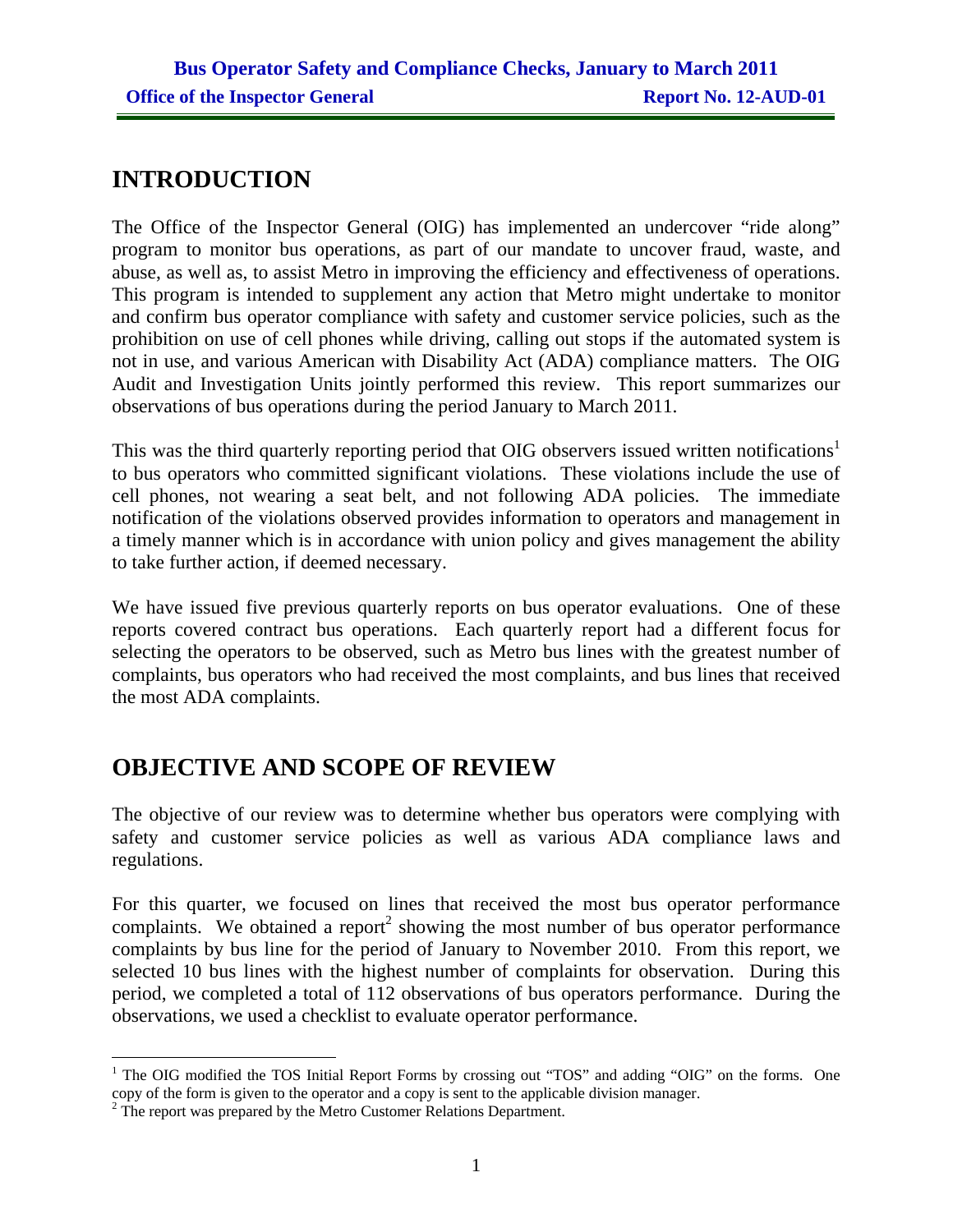### **Bus Operator Safety and Compliance Checks, January to March 2011 Office of the Inspector General Report No. 12-AUD-01**

The audit portion of this review followed Government Auditing Standards. However, Government Auditing Standards were not always followed in other portions of the review, because of the nature of the observations, which included inspections conducted by OIG investigations staff.

## **BACKGROUND**

The Operator's Rulebook and Standard Operating Procedures (SOP) contains policies and procedures governing Metro bus operations. The rules and SOPs in the manual are based on the principles of safety and customer service, and the premise that every individual who boards a bus deserves a high standard of care and deserves to be treated with respect and dignity. The manual covers areas such as vehicle operations, operator's code of conduct, customer relations, and fares.

### **RESULTS OF REVIEW**

Our observations of bus operator performance found that the majority of bus operators complied with Metro policies and rules. We found that there were no violations in 109 of 112 (97%) observations. Violations involving not calling out stops and not wearing seat belts were noted in 3 (3%) of the observations. Of the three observations of violations, one warranted a written notification to the operator. The number of violations observed during this review was less than prior quarterly reviews. A trend of less violations continues, which may reflect the bus assessments and Metro management oversight efforts to improve bus operator performance.



**Chart 1 – Violations Observed During Quarterly Reviews<sup>3</sup>**

 $\overline{a}$  $3$  The quarterly review for April to June 2010 is not included in the chart because it focused on contract bus services.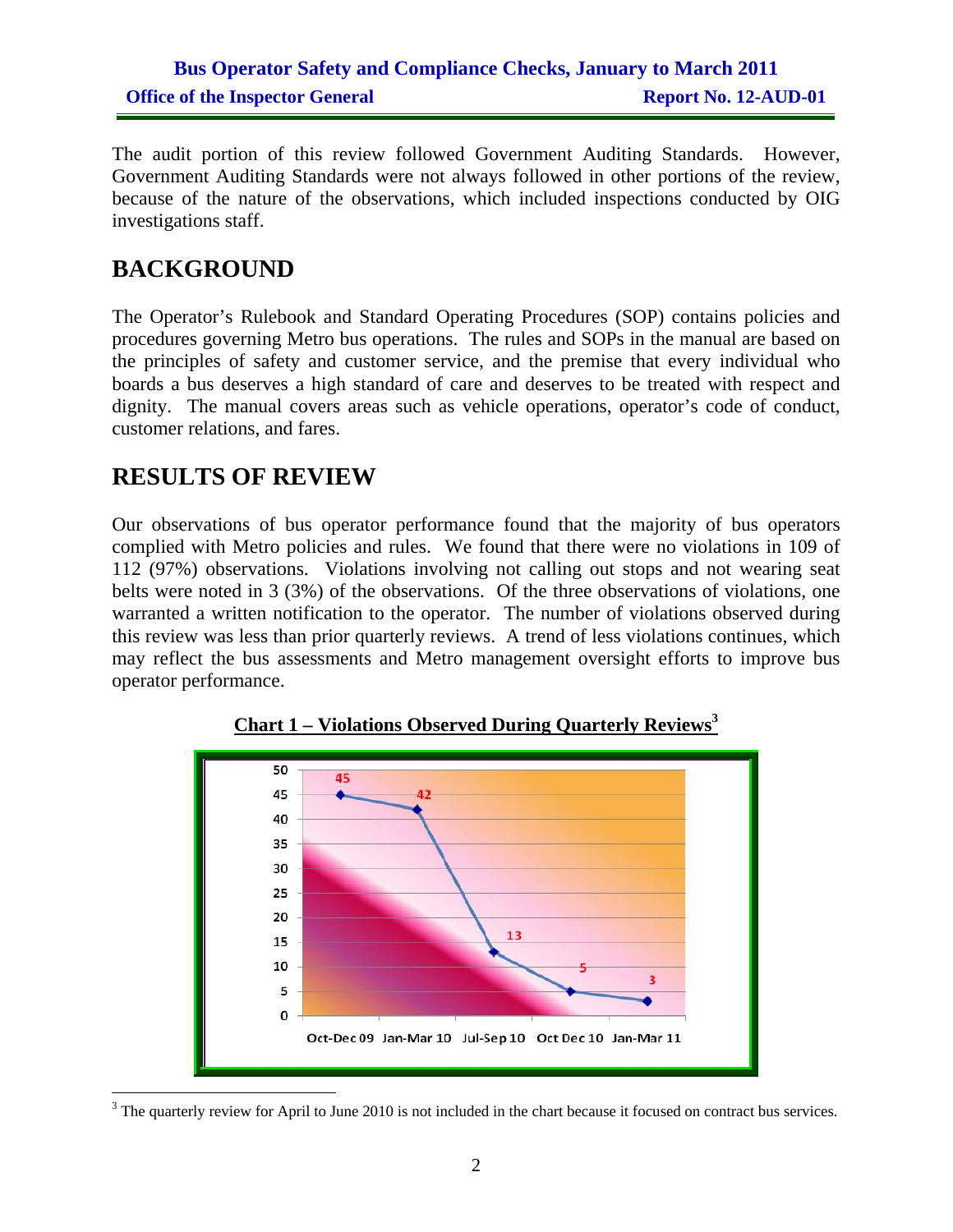#### **1. Calling Out Stops**

On five bus rides, we observed that the Automatic Voice Annunciation (AVA) system was not on or not working. During two of these rides, the operator did not call out stops as required by Metro policy. Section 7.03 of the Operator's rulebook states: "In the event that the Automatic Voice Annunciation system is not operational, make announcements in a clear distinct voice." This is an ADA issue because calling out stops when the AVA system is inoperable is vital for blind patrons to know when to disembark.

#### **2. Not Wearing Seat Belt**

During one observation, we found that a bus operator was not wearing a seat belt. We provided the operator and division management with written notification concerning this matter. The observer noted that the bus operator was a good driver; however, he just did not have on his seat belt. Section 2.39 of the Operator's Rulebook states: "The use of seatbelts and shoulder belts (if equipped) is mandatory when operating any Metro vehicle…" Usage of seat belts helps to protect the operator from serious injury or death in case of an accident.

### **NUMBER OF VIOLATIONS HAVE DECREASED**

We found since the inception of our Bus Safety and Compliance Check program in October 2009, violations in many of the Safety and ADA areas have decreased over time. A comparison of operator violations found during the first two quarters (quarters ending December 2009 and March 2010) of our program to the most recent two quarters (quarters ending December 2010 and March 2011) showed the following:

|                                               | <b>Number of Violations Observed</b> |  |  |
|-----------------------------------------------|--------------------------------------|--|--|
| <b>Observation Area</b>                       | Oct 09 to Mar 10   Dec 10 to Mar 11  |  |  |
| Operator not wearing seat belt                |                                      |  |  |
| Stops not announced when AVA not in use       |                                      |  |  |
| Using personal cell phone while operating bus |                                      |  |  |
| Operator eating or drinking while driving     |                                      |  |  |
| Driving unsafely                              |                                      |  |  |

We believe that these improvements in bus operator performance and adherence to rules is attributable to the operator evaluations made by the OIG, contractor<sup>4</sup> operator performance evaluations, and ongoing Metro management efforts to stress to bus operators the importance of adhering to safety and ADA policies and procedures.

 $\overline{a}$ <sup>4</sup> Metro has a contract with the Mobility Advancement Group to perform bus operator assessments.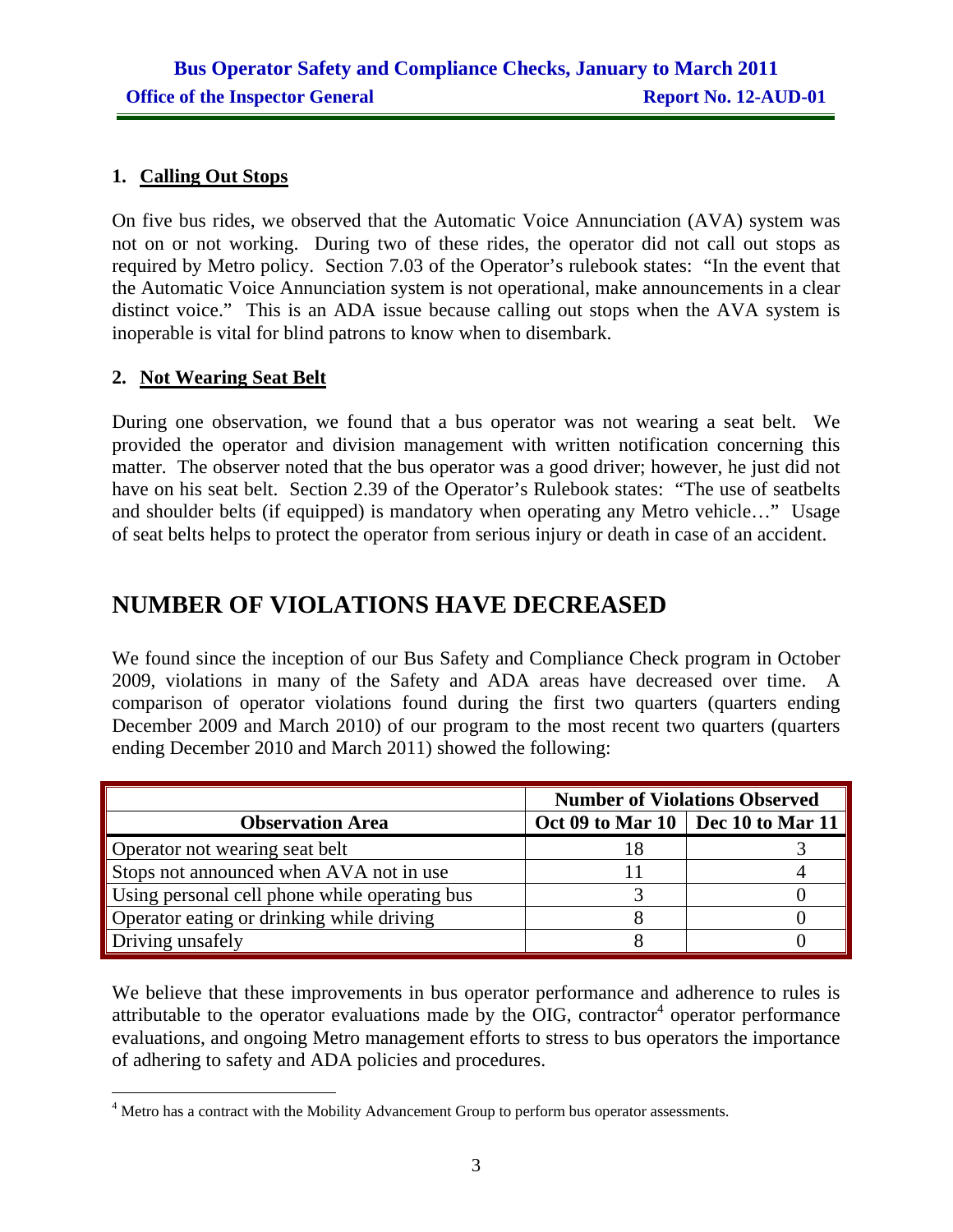During our performance observations, we continue to emphasize to the OIG observers to look for operators who provide exemplary service. During this quarterly review, we observed two operators who performed their duties in a commendable manner.

- On March 31, 2011, an operator (28054) quickly reacted to avoid a collision with a grey jeep that made an illegal right turn in front of the bus.
- On March 14, 2011, an operator (18399) was exceptionally courteous to patrons. The operator also called out stops even though the AVA system was working.

## **CONCLUSION**

We found that the number of operator violations has decreased since we began our undercover "ride along" program in October 2009. During the current quarterly review, we found rule violations in approximately 3 percent of the observations made. The review found that the majority of Metro bus operators are performing their duties at a high level and take pride in providing the best customer service to bus patrons.

On July 28, 2011, we provided Metro management with a draft report for their review. Management did not have any comments to this report.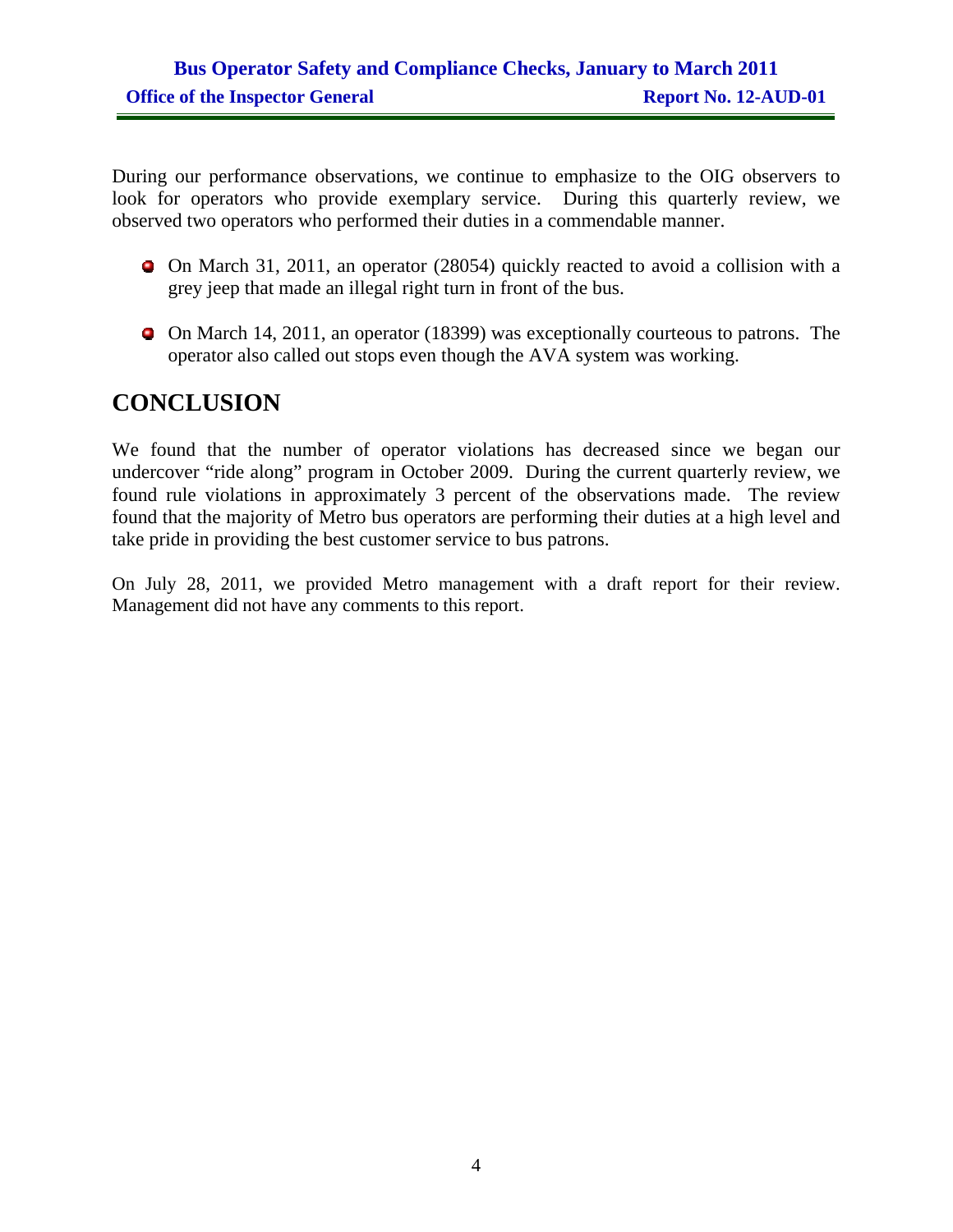## **Summary of Violations Observed**

| <b>Observation Areas</b>                                     | <b>Instances</b><br><b>Observed</b> |
|--------------------------------------------------------------|-------------------------------------|
| <b>ADA Related Areas</b>                                     |                                     |
| Operator did not ask to secure wheelchair patron             | 0                                   |
| Wheel chair patron not secured, BOC not called               |                                     |
| Wheel chair patron passed-up                                 | 0                                   |
| Stops not announced when AVA not in use                      | $\mathcal{D}$                       |
| Patron appeared to have special needs, no assistance offered |                                     |
|                                                              |                                     |
| <b>Operator Safety Areas</b>                                 |                                     |
| Using personal cell phone while driving bus                  |                                     |
| Driving unsafely                                             | 0                                   |
| Eating or drinking while driving                             |                                     |
| Not wearing seat belt                                        |                                     |
| Not obeying Traffic Laws                                     |                                     |
| <b>Operator Discourtesy</b>                                  |                                     |
|                                                              |                                     |
| <b>TOTAL</b>                                                 |                                     |